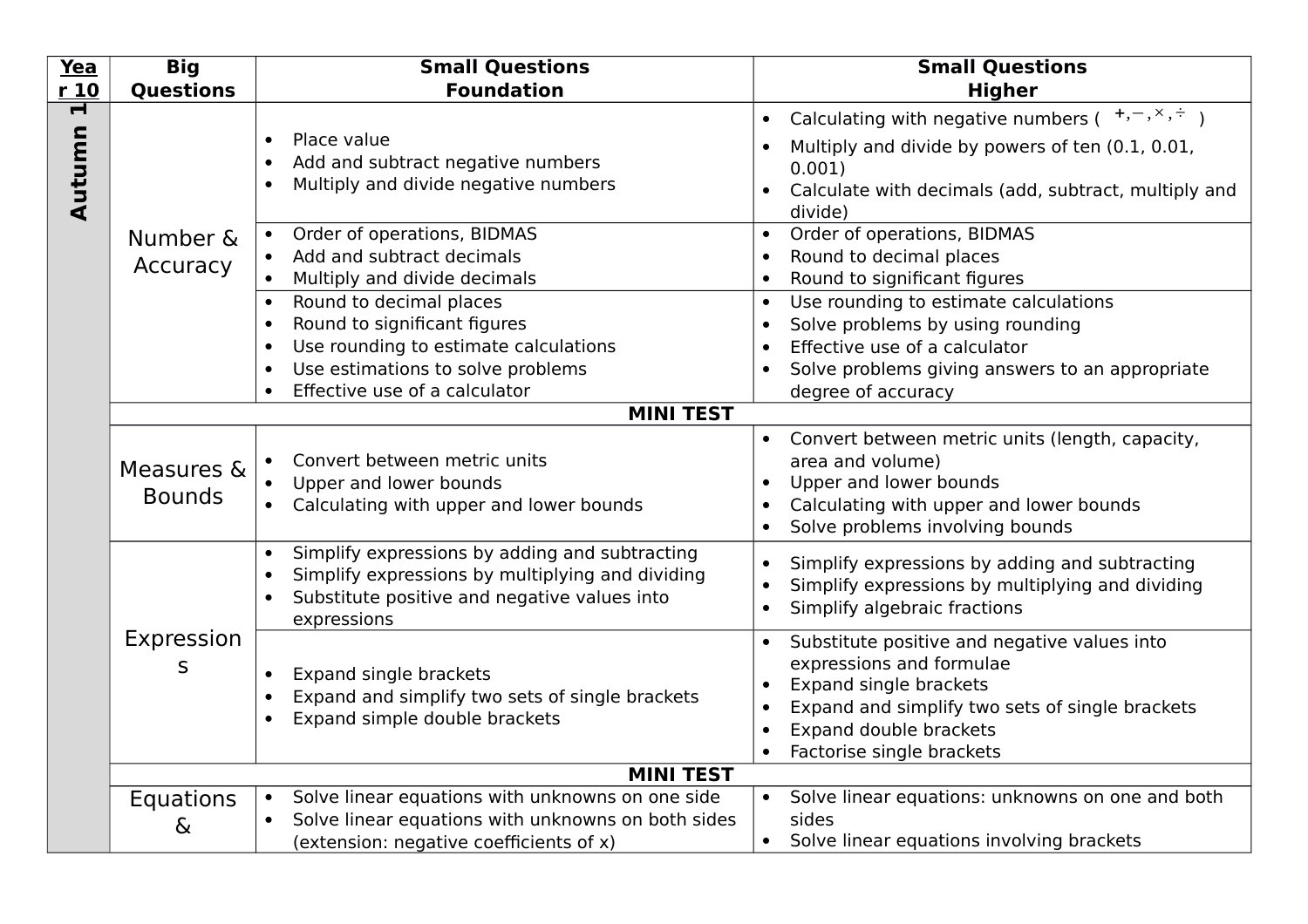|                     | Solve linear equation which involves brackets<br>Form and solve equations (eg perimeter of a shape,<br>angles in a shape, area of a shape)               | Solve linear equations involving fractions<br>Solve simple algebraic fractions<br>Form and solve equations (eg perimeter of a shape,<br>angles in a shape, area of a shape)                                 |  |
|---------------------|----------------------------------------------------------------------------------------------------------------------------------------------------------|-------------------------------------------------------------------------------------------------------------------------------------------------------------------------------------------------------------|--|
| <b>Inequalities</b> | Factorise into single brackets<br>Factorise double brackets<br>Use factorising to solve quadratic equations<br>Forming quadratic expressions and solving | Factorise simple quadratics and find solutions<br>Factorise quadratics of the form $ax^2 + bx + c$ and<br>find solutions<br>Complete the square for quadratics of the form<br>$x^2+bx+c$ and find solutions |  |
|                     | <b>HALF TERM ASSESSMENT</b>                                                                                                                              |                                                                                                                                                                                                             |  |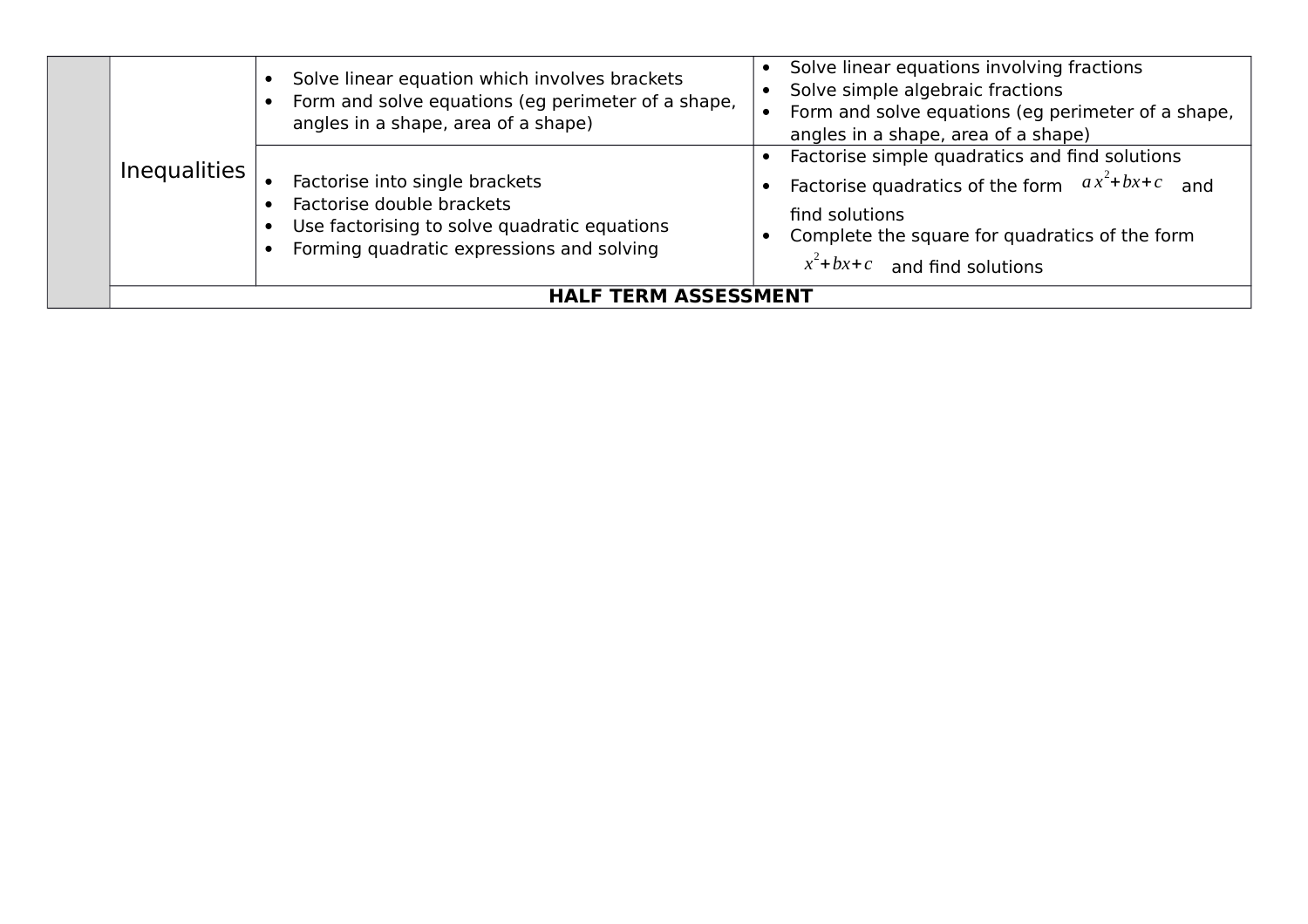| Yea                               | <b>Big</b>                                   | <b>Small Questions</b>                                                                                                                                                                                                                                                           | <b>Small Questions</b>                                                                                                                                                                                                                                                                                                                                                                                                                                                                                          |
|-----------------------------------|----------------------------------------------|----------------------------------------------------------------------------------------------------------------------------------------------------------------------------------------------------------------------------------------------------------------------------------|-----------------------------------------------------------------------------------------------------------------------------------------------------------------------------------------------------------------------------------------------------------------------------------------------------------------------------------------------------------------------------------------------------------------------------------------------------------------------------------------------------------------|
| r 10                              | <b>Questions</b>                             | <b>Foundation</b>                                                                                                                                                                                                                                                                | <b>Higher</b>                                                                                                                                                                                                                                                                                                                                                                                                                                                                                                   |
| $\overline{\mathbf{N}}$<br>Autumn |                                              | Solve simultaneous equations with the same<br>$\bullet$<br>coefficients<br>Solve simultaneous equations with different<br>$\bullet$<br>coefficients<br>Solve simultaneous equations graphically (prior<br>knowledge of drawing graphs required)<br>Worded simultaneous equations | Complete the square for quadratics of the form<br>$\bullet$<br>$ax^2+bx+c$ and find solutions<br>Use the quadratic formula to find solutions<br>$\bullet$<br>Forming and solving quadratics<br>$\bullet$                                                                                                                                                                                                                                                                                                        |
|                                   | Equations<br>$\delta$<br><b>Inequalities</b> | Use inequality signs<br>State integers which satisfy an inequality<br>Draw and read inequalities on a number line<br>$\bullet$<br>Solve simple inequalities<br>$\bullet$                                                                                                         | Solve simultaneous equations with the same<br>$\bullet$<br>coefficients<br>Solve simultaneous equations with different<br>coefficients<br>Worded simultaneous equations<br>$\bullet$<br>Quadratic simultaneous equations<br>$\bullet$<br>State integers which satisfy an inequality<br>$\bullet$<br>Draw and read inequalities on a number line<br>$\bullet$<br>Solve inequalities (including quadratic inequalities)<br>$\bullet$<br>Draw and read graphical inequalities including<br>$\bullet$<br>quadratics |
|                                   |                                              | <b>MINI TEST</b>                                                                                                                                                                                                                                                                 |                                                                                                                                                                                                                                                                                                                                                                                                                                                                                                                 |
|                                   | Area &<br>Perimeter                          | Perimeter of regular shapes, including missing sides<br>$\bullet$<br>Area of regular shapes - rectangle, triangle,<br>parallelogram, trapezium<br>Area of compound shapes                                                                                                        | Area and perimeter of regular shapes - rectangle,<br>$\bullet$<br>triangle, parallelogram, trapezium<br>Area and perimeter of compound shapes<br>$\bullet$<br>Problem solving with compound shapes<br>$\bullet$                                                                                                                                                                                                                                                                                                 |
|                                   | <b>Circles</b>                               | Know and use circle definitions: radius, diameter,<br>$\bullet$<br>chord, tangent, etc<br>Circumference of a circle and parts of a circle: half,<br>$\bullet$<br>quarter etc<br>Area of a circle and parts of a circle<br>Compound area involving circles<br>$\bullet$           | Area and circumference of circles<br>$\bullet$<br>Area and circumference of parts of circles: half,<br>$\bullet$<br>quarter etc<br>Compound area and perimeter involving circles<br>$\bullet$<br>Area of a sector<br>Length of arc and perimeter of a sector<br>$\bullet$                                                                                                                                                                                                                                       |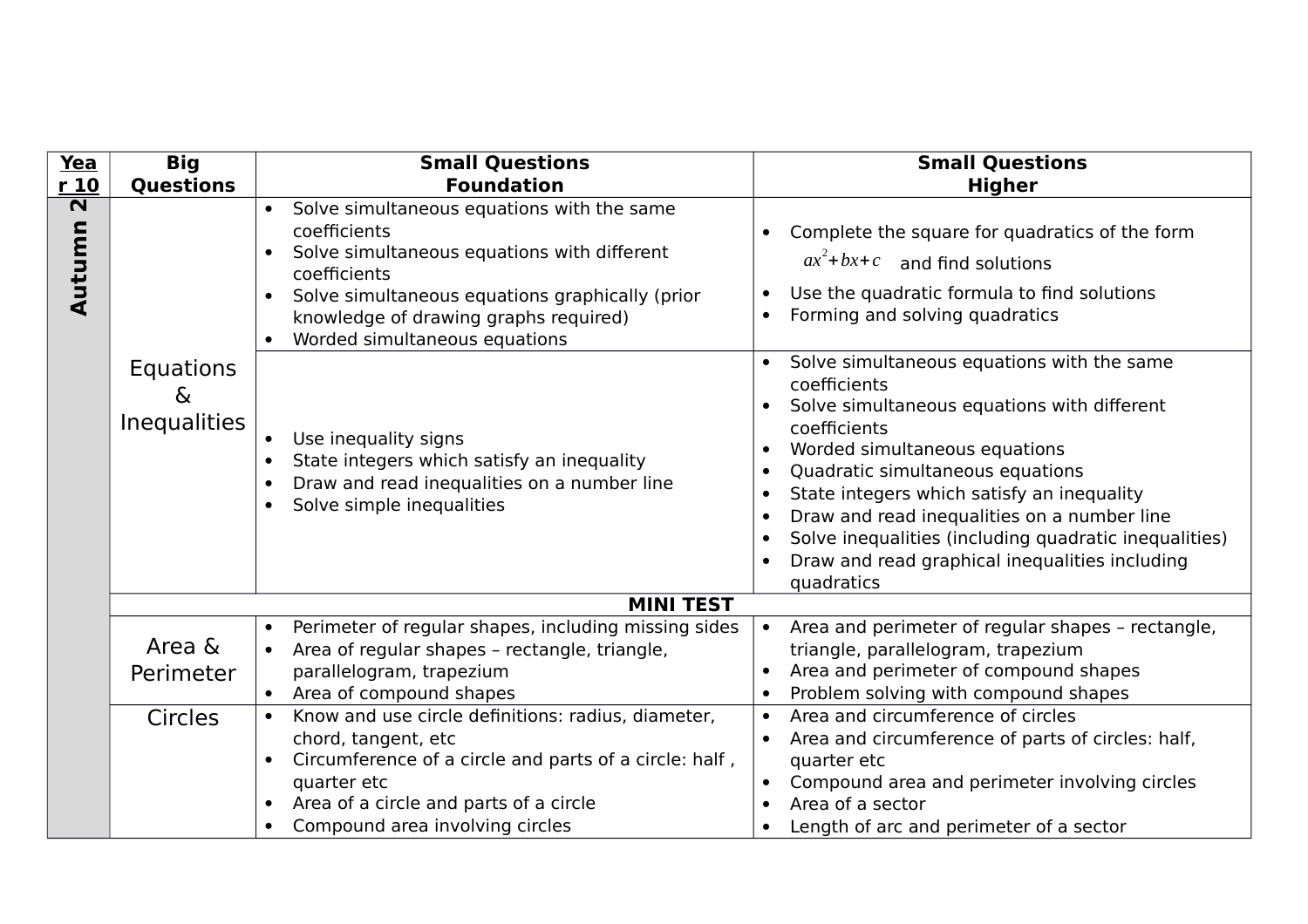|                                   |                                             | Area of a sector<br>Perimeter of a sector<br>$\bullet$<br><b>MINI TEST</b><br>Revision of drawing and measuring angles<br>$\bullet$<br><b>Construct triangles</b><br>$\bullet$                                                                                                                                       | Apply and prove circle theorems<br>$\bullet$<br>Solve problems and given full geometric reasons for<br>missing angles in circles<br><b>Construct triangles</b><br>$\bullet$                                                                                                                                                                                                                                |
|-----------------------------------|---------------------------------------------|----------------------------------------------------------------------------------------------------------------------------------------------------------------------------------------------------------------------------------------------------------------------------------------------------------------------|------------------------------------------------------------------------------------------------------------------------------------------------------------------------------------------------------------------------------------------------------------------------------------------------------------------------------------------------------------------------------------------------------------|
|                                   | Constructions                               | Perpendicular bisector<br>Angle bisector<br>$\bullet$<br>Solve loci problems<br>$\bullet$<br><b>Bearings</b><br>$\bullet$                                                                                                                                                                                            | Perpendicular bisector<br>$\bullet$<br>Angle bisector<br>Solve loci problems                                                                                                                                                                                                                                                                                                                               |
|                                   |                                             | <b>HALF TERM ASSESSMENT</b>                                                                                                                                                                                                                                                                                          |                                                                                                                                                                                                                                                                                                                                                                                                            |
| Yea<br>$r_1$ 10                   | <b>Big</b><br><b>Questions</b>              | <b>Small Questions</b><br><b>Foundation</b>                                                                                                                                                                                                                                                                          | <b>Small Questions</b><br><b>Higher</b>                                                                                                                                                                                                                                                                                                                                                                    |
| $\overline{\mathbf{r}}$<br>Spring | Fractions,<br>Decimals &<br>Percentage<br>S | <b>Equivalent fractions</b><br>Convert between fractions, decimals and<br>percentages<br>Convert between mixed and improper fractions<br>Calculate with fractions<br>Calculate the percentage of an amount<br>Percentage increase and decrease<br>Reverse percentages<br>$\bullet$<br>Compound interest<br>$\bullet$ | <b>Equivalent fractions</b><br>$\bullet$<br>Convert between fractions, decimals and<br>percentages<br>Convert between mixed and improper fractions<br>Calculate with fractions<br>$\bullet$<br>Calculate the percentage of an amount<br>$\bullet$<br>Percentage increase and decrease<br>$\bullet$<br>Reverse percentages<br>$\bullet$<br>Percentage change<br>$\bullet$<br>Compound interest<br>$\bullet$ |
|                                   | Ratio &<br>Proportion                       | <b>MINI TEST</b><br>Express one quantity as a fraction of another<br>$\bullet$<br>Proportion<br>$\bullet$<br>Simplifying ratio<br>$\bullet$<br>Writing ratio in the form 1:n and n:1<br>Split an amount in a given ratio<br>$\bullet$<br>Solve problems involving ratio and proportion<br>$\bullet$                  | Express one quantity as a fraction or percentage of<br>$\bullet$<br>another<br>Proportion<br>$\bullet$<br>Simplifying ratio<br>$\bullet$<br>Writing ratio in the form 1:n and n:1<br>$\bullet$<br>Split an amount in a given ratio<br>$\bullet$<br>Solve problems involving ratio and proportion<br>$\bullet$                                                                                              |
|                                   | Factors &<br>Primes                         | Factors and multiples<br><b>HCF and LCM</b><br>$\bullet$<br>Prime numbers<br>Prime factor decomposition<br>$\bullet$<br><b>MINI TEST</b>                                                                                                                                                                             | Factors and multiples<br>$\bullet$<br><b>HCF and LCM</b><br>$\bullet$<br>Prime factor decomposition<br>$\bullet$                                                                                                                                                                                                                                                                                           |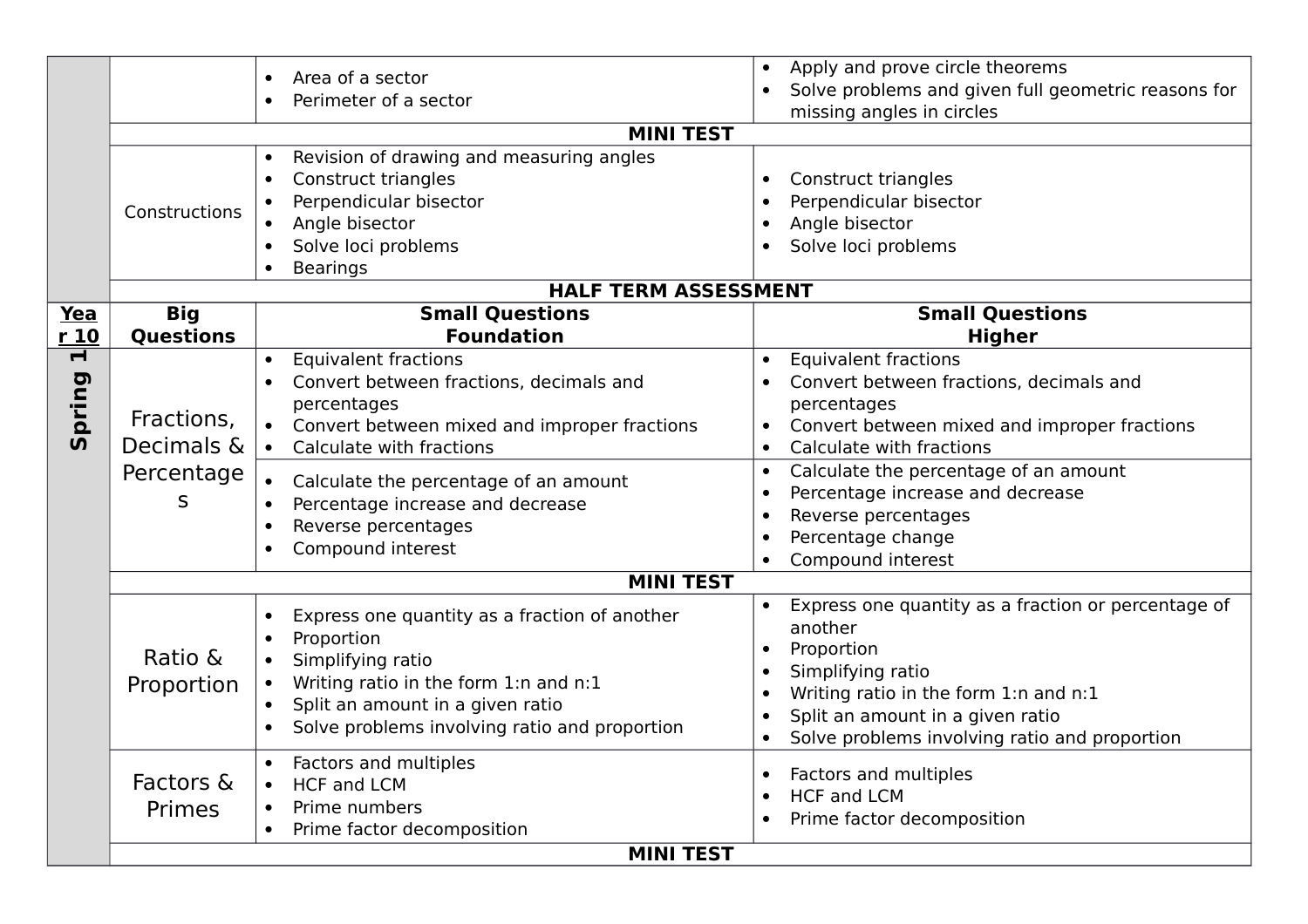| Powers &<br>Roots | Squares, cubes and roots<br><b>Indices</b><br>Laws of indices | $\bullet$ | Laws of Indices inc Negative and fractional indices<br>Surds<br>Simplify surds<br>Rationalise surds<br>Calculate with surds |
|-------------------|---------------------------------------------------------------|-----------|-----------------------------------------------------------------------------------------------------------------------------|
|                   | <b>HALF TERM ASSESSMENT</b>                                   |           |                                                                                                                             |

| Yea                     | <b>Big</b>       | <b>Small Questions</b>                                     | <b>Small Questions</b>                                     |
|-------------------------|------------------|------------------------------------------------------------|------------------------------------------------------------|
| r10                     | <b>Questions</b> | <b>Foundation</b>                                          | <b>Higher</b>                                              |
| $\overline{\mathbf{z}}$ |                  |                                                            | Drawing linear graphs<br>$\bullet$                         |
|                         |                  | Drawing linear graphs                                      | Calculating the gradient of a line                         |
| pring                   |                  | Calculating the gradient of a line                         | Equation of a line, from coordinates and form the          |
|                         |                  | Equation of a line                                         | graph                                                      |
| <b>SV</b>               | Graphs           |                                                            | Perpendicular and parallel lines                           |
|                         |                  |                                                            | Drawing quadratic graphs                                   |
|                         |                  | Drawing quadratic graphs                                   | Features of quadratic graphs                               |
|                         |                  | DST graphs, reading and drawing                            | Solving equations using quadratic graphs                   |
|                         |                  |                                                            | DST graphs<br>$\bullet$                                    |
|                         |                  | <b>MINI TEST</b>                                           |                                                            |
|                         |                  | Angles on straight lines and round a point<br>$\bullet$    | Angles on straight lines and round a point                 |
|                         |                  | Angles in triangles                                        | Angles in triangles                                        |
|                         |                  | Angles in parallel lines                                   | Angles in parallel lines                                   |
|                         | Angles           | Angles in polygons                                         | Angles in polygons<br>$\bullet$                            |
|                         |                  | Solve problems using geometric reasoning                   | Solve problems using geometric reasoning                   |
|                         |                  | Form and solve equations using angle facts                 | Form and solve equations using angle facts<br>$\bullet$    |
|                         |                  | <b>MINI TEST</b>                                           |                                                            |
|                         | Working in       | Properties of 3D shapes<br>$\bullet$                       | Properties of 3D shapes<br>$\bullet$                       |
|                         | 3D               | Volume and surface area of a cuboid                        | Volume and surface area of a cuboid                        |
|                         |                  | Volume and surface area of a triangular prism<br>$\bullet$ | Volume and surface area of prisms including a<br>$\bullet$ |
|                         |                  |                                                            | cylinder                                                   |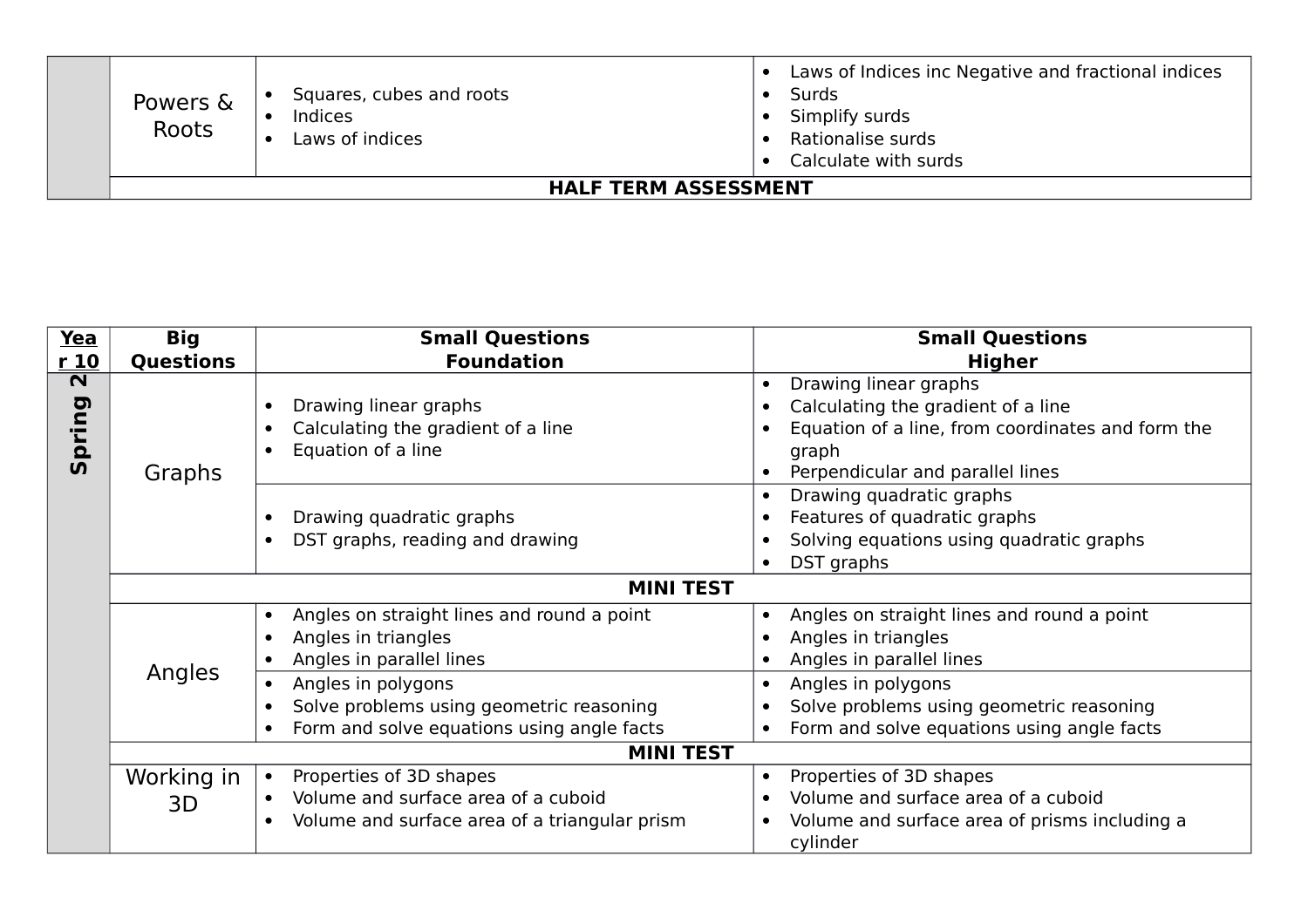| Recap of area and circumference of a circle<br>Volume and surface area of a cylinder<br>Problem solving with 3D shapes | Volume and surface area of a cone<br>Volume and surface area of a sphere<br>Volume of a frustum<br>Volume and surface area of compound shapes |  |
|------------------------------------------------------------------------------------------------------------------------|-----------------------------------------------------------------------------------------------------------------------------------------------|--|
| <b>HALF TERM ASSESSMENT</b>                                                                                            |                                                                                                                                               |  |

| Yea            | <b>Big</b>       | <b>Small Questions</b>                                                                                                                                       | <b>Small Questions</b>                                                                                                                                                                                                          |  |  |
|----------------|------------------|--------------------------------------------------------------------------------------------------------------------------------------------------------------|---------------------------------------------------------------------------------------------------------------------------------------------------------------------------------------------------------------------------------|--|--|
| r 10           | <b>Questions</b> | <b>Foundation</b>                                                                                                                                            | <b>Higher</b>                                                                                                                                                                                                                   |  |  |
|                | Pythagoras       | Calculate the hypotenuse using Pythagoras<br>$\bullet$<br>Calculate any side using Pythagoras<br>Worded problem solving questions<br>$\bullet$               | Calculate missing sides using Pythagoras<br>$\bullet$<br>3D Pythagoras<br>$\bullet$<br>Calculate missing sides and angles in right angled<br>triangles using trigonometry<br>Multi stage problems involving Pythagoras and trig |  |  |
| $\blacksquare$ | Handling<br>Data | Draw and read bar charts: discrete and continuous<br>$\bullet$<br>data<br>Draw and read pictograms<br>Recap mean, median, mode and range of discrete<br>data | Draw and interpret frequency polygons<br>$\bullet$<br>Recap mean, median, mode and range of discrete<br>data<br>Mean from a frequency table<br>Mean from a grouped frequency table<br>$\bullet$                                 |  |  |
| mme            | <b>MINI TEST</b> |                                                                                                                                                              |                                                                                                                                                                                                                                 |  |  |
| 5<br><b>SV</b> | Handling         | Mean from a frequency table<br>$\bullet$<br>Mean from a grouped frequency table<br>$\bullet$<br>Use averages to compare data<br>$\bullet$                    | Calculate the median from a frequency table<br>$\bullet$<br>Combined mean<br>Mean problems<br>$\bullet$<br>Drawing and interpreting scatter diagrams                                                                            |  |  |
|                | Data             | Draw scatter graphs<br>$\bullet$<br>Interpret scatter graphs<br>$\bullet$<br>Drawing and interpreting frequency polygons<br>$\bullet$                        | Drawing and interpreting cumulative frequency<br>charts<br>Drawing and interpreting box and whisker plots<br>Drawing and interpreting histograms                                                                                |  |  |
|                |                  | <b>HALF TERM ASSESSMENT</b>                                                                                                                                  |                                                                                                                                                                                                                                 |  |  |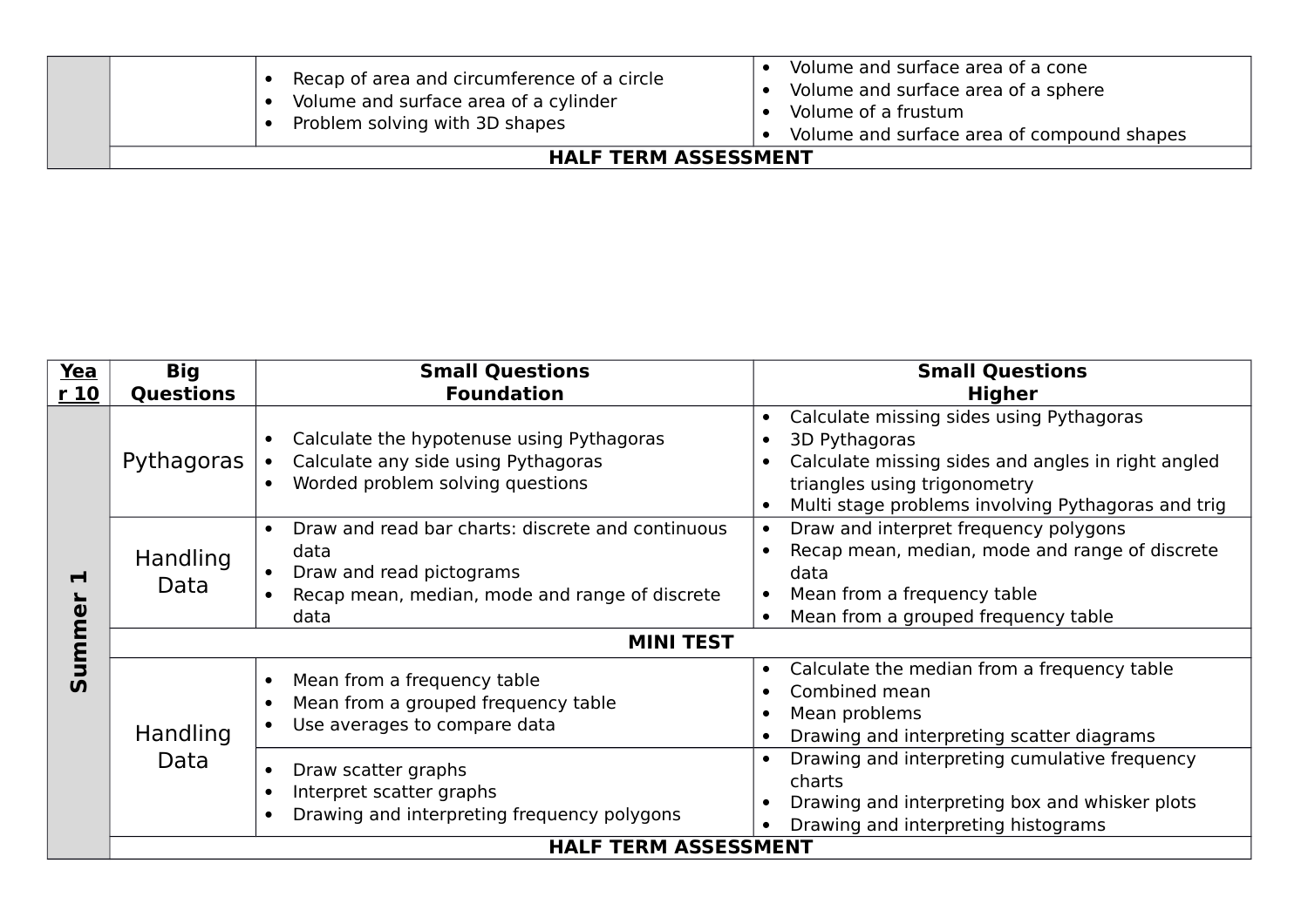| Yea<br>r <sub>10</sub>                                                    | <b>Big Questions</b>       | <b>Small Questions</b><br><b>Foundation</b>                                                                                                                                                                                                                                                                                                                                                                                                    | <b>Small Questions</b><br><b>Higher</b>                                                                                                                                                                                                                                                                                                                                  |
|---------------------------------------------------------------------------|----------------------------|------------------------------------------------------------------------------------------------------------------------------------------------------------------------------------------------------------------------------------------------------------------------------------------------------------------------------------------------------------------------------------------------------------------------------------------------|--------------------------------------------------------------------------------------------------------------------------------------------------------------------------------------------------------------------------------------------------------------------------------------------------------------------------------------------------------------------------|
| $\overline{\mathbf{N}}$<br>$\overline{\mathbf{v}}$<br>m<br>D<br>$\bar{v}$ | <b>Transformation</b><br>S | Identify lines of symmetry<br>Identify rotational symmetry<br>Reflect shapes in horizontal, vertical and diagonal<br>lines<br>Fully describe reflections<br>Rotate shapes around a centre of rotation<br>Describe rotations<br>Translate a shape<br>Describe translations<br>Enlarge shapes: positive and fractional scale<br>factors<br>Enlarge shapes from a centre of enlargement<br>Describe fully enlargements<br>Combine transformations | Reflect shapes in horizontal, vertical and diagonal<br>lines<br>Fully describe reflections<br>Rotate shapes around a centre of rotation<br>Describe rotations<br>Translate a shape<br>Describe translations<br>Enlarge shapes from a centre of enlargement:<br>positive, fractional and negative scale factors<br>Describe fully enlargements<br>Combine transformations |
|                                                                           |                            | <b>MINI TEST</b>                                                                                                                                                                                                                                                                                                                                                                                                                               |                                                                                                                                                                                                                                                                                                                                                                          |
|                                                                           | Calculations               | Calculate with powers and roots<br>Laws of indices<br><b>Exact calculations</b>                                                                                                                                                                                                                                                                                                                                                                | Calculate with powers and roots<br>$\bullet$<br>Problem solving with powers and roots<br><b>Exact calculations</b>                                                                                                                                                                                                                                                       |